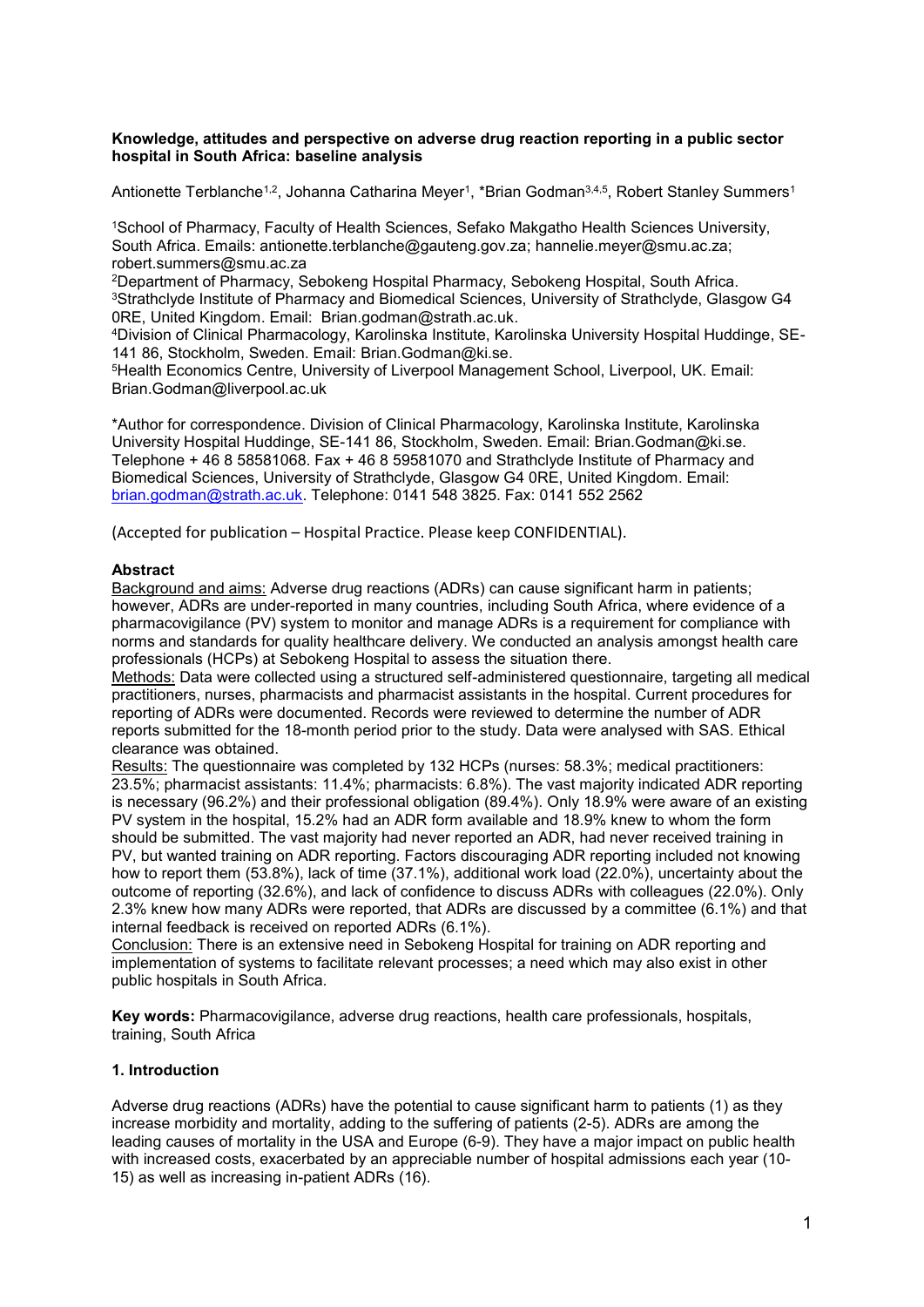There is a similar situation in South Africa, with 6.3% of hospital admissions as a direct result of an ADR, with a further 6.3% developing an ADR whilst in hospital (1,17). A recent cross-sectional survey conducted in the adult medical wards of four geographically diverse hospitals in South Africa, estimated that ADRs contributed to the death of 2.9% of adult medical ward admissions and 16% of deaths were ADR-related (5).

There are concerns at the considerable extent of under-reporting of ADRs in hospitals across all countries (4, 12, 18-20), with some authors putting this figure as high as 80-94% (21, 22). Correcting for under-reporting is difficult, however, because its extent is unknown and can be very variable. There are a number of reasons for under-reporting including ignorance of ADR reporting systems, unavailability of forms, lethargy, lack of interest, indifference and complacency (4, 20). This situation is not helped by a lack of training on the reporting of ADRs across countries (22, 23). The lack of reporting is a concern, especially among sub-Saharan African countries with their high prevalence of infectious diseases, which coupled with the introduction of newer more complex therapies, makes the detection and reporting of ADRs crucial to reduce subsequent morbidity, mortality and costs (12, 24).

Identifying ADRs and reporting them should be a vital part of healthcare professionals' (HCPs) daily practice. Spontaneous reporting systems are an efficient means of detecting and reporting drug safety signals (25) which are currently used in South Africa (26); however, they rely on vigilant HCPs not only to generate a suspicion of an ADR during their appraisal and treatment of a patient, but also to report it. They are though a crucial element in the worldwide practice of pharmacovigilance and form the core of the World Health Organization (WHO) Database (27), growing across countries including Africa (28).

Consequently, in all countries, there is a need to study the incidence of ADRs and create awareness among HCPs to encourage their reporting, reducing subsequent morbidity, mortality and costs. Early detection, evaluation, management and monitoring of ADRs are essential to reduce harm to patients and improve public health (29).

Pharmacovigilance (PV) is a relatively new science and in Africa and before 2000, this was not a priority in view of a number of reasons including poor regulation for medicines, lack of access to them, concerns with supply chains, lack of knowledge regarding PV as well as lack of resources to promote PV (28). This is changing with 35 African countries part of the WHO Programme for International Drug Monitoring by the end of September 2015 (28). This includes South Africa, which joined in 1992 reporting 28,609 individual case report forms up to 2015 (28). This has been helped by the formation of a PV Group within the Medicines Council of South Africa (30), providing direction on ADR reporting in South Africa (31). This now includes regulations concerning post-marketing reporting of ADRs, with a directive that all serious or suspected ADRs, whether expected or unexpected, occurring in South Africa must be reported by the medicine licence holder or applicant to the Medicines Control Council within 15 days of receipt of such information (31). There are also now regional initiatives with South Africa promoting PV (32).

In addition, in order to provide safe quality services to the citizens of South Africa, compliance with specific norms and standards is a legislative requirement for different categories of health establishments (23,33,34). They are required to have systems in place to report adverse incidents to a structure within the health establishment or responsible authority that monitors these events. Pharmaceutical services in particular are required to ensure that reactions to drugs or severe side effects are reported, that the patient is properly cared for, and that a clear system is in place to manage ADRs (23,33). Specially designed forms are available to report ADRs to the National Adverse Drug Event Monitoring Centre (NADEMC) in Cape Town, although there is recognised under-reporting in South Africa (1, 35,36).

However, the extent of reporting of ADRs following these initiatives within public sector hospitals in South Africa is largely unknown, although this is changing with some local initiatives (32). Limited literature is available on actual current reporting of ADRs within general public sector hospitals in South Africa including potential barriers. Most studies highlighted lack of knowledge of ADR reporting with a need for targeted training (35,37,38). HCPs in clinical HIV practice in a district in Kwa-Zulu Natal, reported high awareness of ADR reporting (75.9% to 88.0%) with estimated adverse event reporting rates ranging from 1.6% to 8.7% (38). Focus group discussions from an antiretroviral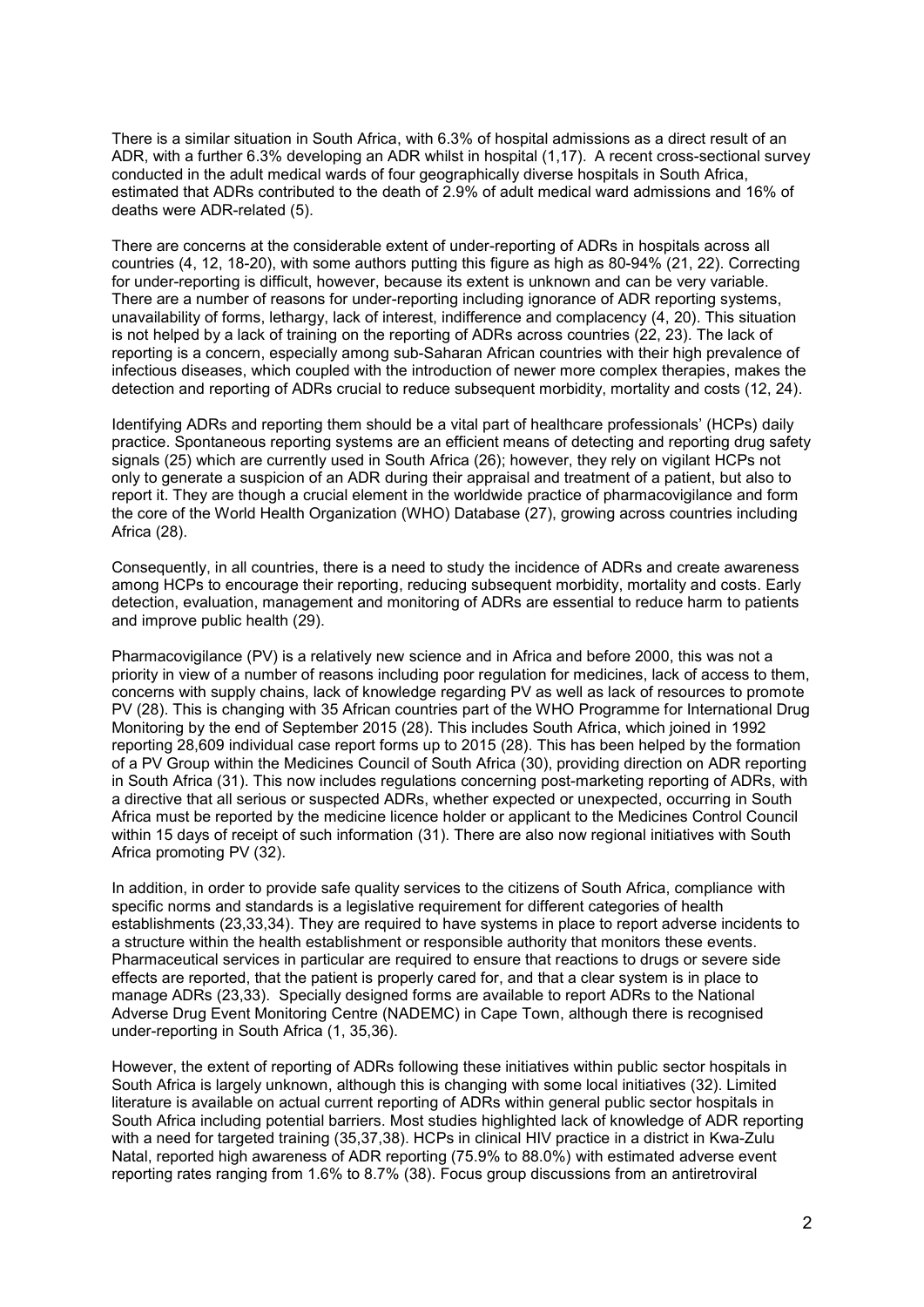treatment programme in the Eastern Cape revealed lack of knowledge especially amongst junior staff (35). In a small study amongst HCPs from three districts in the Eastern Cape Province, less than 20% of HCPs indicated that they report ADRs externally (39). In a recent study amongst community and hospital pharmacists in North-West Province, 44% indicated that they have submitted an ADR report in the past (37).

Consequently, we undertook a study among HCPs in a public sector hospital in South Africa to assess their knowledge of, attitudes to and perceptions about ADR reporting. The findings would be used to guide similar research in other public sector hospitals, as well as to develop pertinent interventions to improve future reporting, if this is an identified concern. Previous studies have shown that suitable interventions can improve the rate of ADR reporting (19,40,41), with hospital pharmacists potentially playing a key role with improving reporting rates (42).

## **2. Methods**

#### *2.1 Study setting*

This study was conducted in a secondary level care hospital in Sedibeng, Gauteng Province, South Africa. Sebokeng Hospital is an 800-bed referral hospital with a catchment population of over 1.1 million.

#### *2.2 Study design*

Knowledge of, attitudes to and perceptions about ADR reporting by HCPs of Sebokeng Hospital were evaluated in a descriptive study.

#### *2.3 Study population and sample*

The study population included all HCPs (doctors, nurses, pharmacists and pharmacist assistants) who were employed at Sebokeng Hospital at the time of the study. Hence convenience sampling was used.

#### *2.4 Study instrument*

The study instrument was a pre-designed structured questionnaire, adapted from previous studies (25,43), and further developed with the support of different HCPs to ensure its suitability for our hospital setting. The questionnaire was structured to obtain demographic information, knowledge of ADR reporting, attitudes to reporting, the types of ADRs and drug-induced reactions that must be reported, and factors perceived to influence ADR reporting. The final questionnaire contained 19 closed-ended questions with two or more response options, of which eight questions provided space for an explanation of the selected response. No prioritisation was requested with any of the questions. One open-ended question was included on where ADR reporting forms are kept and an invitation at the end of the questionnaire to state any needs or suggestions in terms of ADR reporting. The questionnaire was completed anonymously and took approximately 7-10 minutes to complete.

#### *2.5 Data collection*

Data were collected over a period of one week in 2015. A total number (547) of medical practitioners, pharmacists and nurses were employed at Sebokeng Hospital at the time of the study. General communication to the wards was used to inform HCPs working in the hospital at the time of data collection of the study. Convenience sampling was used to invite the HCPs who were present in a particular ward at the time of data collection, to participate in the study and complete the needs analysis questionnaire. They were informed that participation was voluntary and were provided with written information about the study, explaining its aims and objectives. On their agreement to participate, written informed consent was obtained from them. The questionnaire was handed to respondents for immediate completion in a private area in the ward or pharmacy, such as an office or consultation room. Respondents were requested to place the questionnaire upon completion in a sealed container provided in the area.

A retrospective review of hospital records was also conducted to determine the number of ADR reports submitted at Sebokeng Hospital for the 18-month period prior to the study. Current procedures for reporting of ADRs for patients admitted to the hospital were also documented.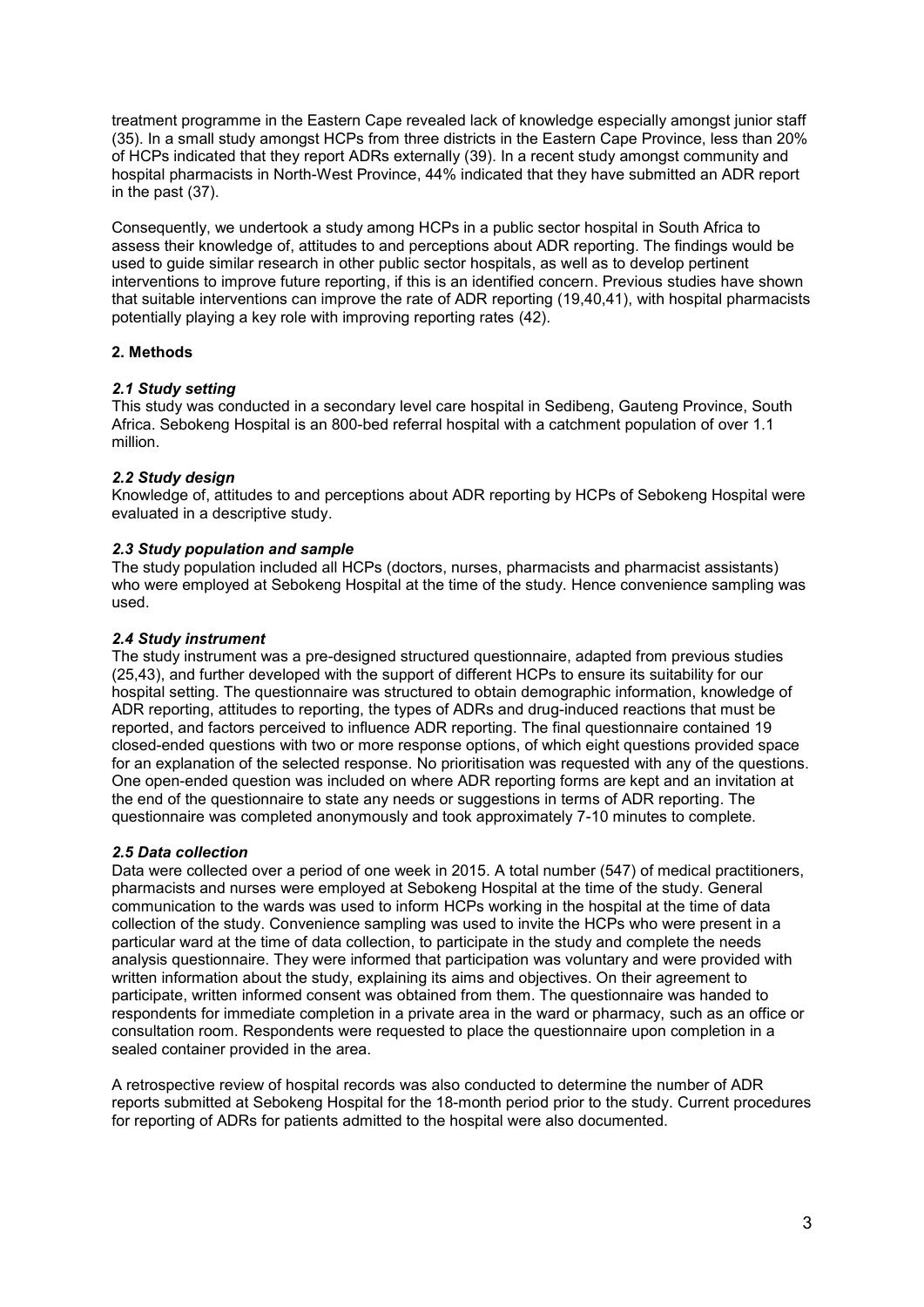## *2.6 Data analysis*

Data collected with the questionnaire were entered electronically on an MS Office Excel™ spread sheet, proof-read for accuracy and completeness and cleaned prior to the analysis. All statistical procedures were performed on SAS, release 9.2, running under Microsoft Windows. Data were summarised descriptively and expressed as frequencies and percentages. Responses to questions where an explanation was requested, were read a number of times and categories were created based on the responses. Responses were then tabulated according to the categories, which allowed for counting of the responses in each category.

*2.7 Ethical considerations*Ethical clearance for the study was obtained from the Medunsa Research Ethics Committee of the University of Limpopo, now known as Sefako Makgatho Health Sciences University, prior to the commencement of the study (Clearance number: MREC/H/26/2014:PG). Ethical approval was also obtained from the Gauteng Provincial Ethics Committee. Permission to conduct the study was obtained from the Chief Executive Officer of the hospital. All respondents in the study remained anonymous and data were handled confidentially. Only the authors had access to the raw data, which were stored appropriately. The results of this study were subsequently made available to the Sebokeng Hospital Management and the Pharmacovigilance Unit of the Gauteng Department of Health to plan initiatives if needed to improve ADR reporting in the future.

## **3. Results**

According to the review of records at the time of the study, only six ADRs were reported for the preceding 18 months, between January 2014 and May 2015.

Although the invitation to participate in the study was extended to all 547 HCPs employed at the hospital via normal communication channels, only 200 HCPs who were present in the wards on the day of data collection, agreed to participate in the study and received the questionnaire. Of the 200 questionnaires distributed, 132 were completed, giving a completion rate of 66% and a response rate of 24%. Respondents to the questionnaire consisted of 31 (24%) medical practitioners, 77 (58%) nurses, 15 (11%) pharmacist assistants and 9 (7%) pharmacists. Participants from all age groups completed the questionnaire: 21-30 years (30%), 31-40years (22%), 41-50 years (23%), 51-60years (20%) and more than 60 years (5%).

Table 1 shows the knowledge, attitudes and practices of HCPs on ADR reporting. Only 25 (18.9%) of the HCPs were aware of the existing ADR reporting system and 20 (15.2%) were aware that ADR reporting forms were available in the ward/hospital. Only seven (5.3%) HCPs indicated that they had received training on ADR reporting prior to this study, whilst almost 90% (118) of HCPs indicated that they would like to receive training on ADR reporting.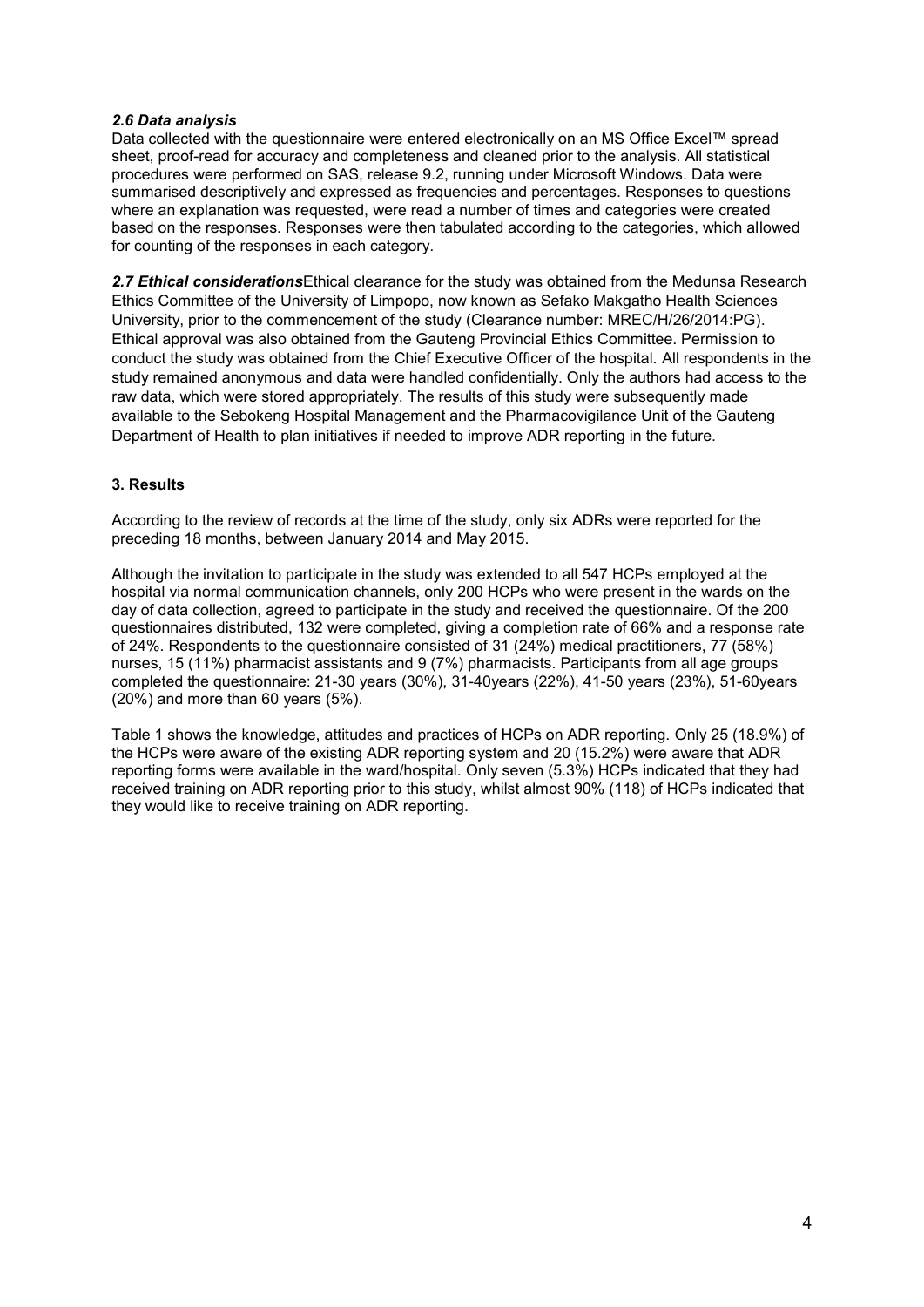Table 1: Knowledge, attitudes and practices of healthcare professionals on adverse drug reaction reporting at Sebokeng Hospital

| <b>Adverse drug reaction</b>         | Number (%) of healthcare professionals |            |             |              |             |
|--------------------------------------|----------------------------------------|------------|-------------|--------------|-------------|
| (ADR) reporting                      | Medical                                | Pharmacist | Pharmacist  | <b>Nurse</b> | Total       |
|                                      | Practitioner                           | $(n=9)$    | Assistant   | $(n=77)$     | $(n=132)$   |
|                                      | (n=31)                                 |            | $(n=15)$    |              |             |
| Aware of an ADR                      | 2(6.5%)                                | 8 (88.9%)  | $5(33.3\%)$ | 10 (12.9%)   | 25 (18.9%)  |
| reporting system in                  |                                        |            |             |              |             |
| Sebokeng Hospital                    |                                        |            |             |              |             |
| Know of an ADR reporting             | 4 (12.9%)                              | 2(22.2%)   | 8 (53.3%)   | 6(7.8%)      | 20 (15.2%)  |
| form available in the                |                                        |            |             |              |             |
| ward/hospital                        |                                        |            |             |              |             |
| Know to whom the                     | 4 (12.9%)                              | 6(66.7%)   | $3(20.0\%)$ | 12 (15.6%)   | 25 (18.9%)  |
| completed ADR form                   |                                        |            |             |              |             |
| must be submitted                    |                                        |            |             |              |             |
| ADR reporting is a                   | 31 (100%)                              | $9(100\%)$ | 11 (73.7%)  | 67 (87.0%)   | 118 (89.4%) |
| professional obligation              |                                        |            |             |              |             |
| ADR reporting should be<br>voluntary | $5(16.1\%)$                            | $0(0\%)$   | $2(13.3\%)$ | 5(6.5%)      | $12(9.1\%)$ |
| ADR reporting should be              |                                        |            |             |              |             |
| remunerated                          | $1(3.22\%)$                            | $0(0\%)$   | $2(13.3\%)$ | $8(10.4\%)$  | $11(8.3\%)$ |
| ADR reporting should be              | 25 (80.7%)                             | $9(100\%)$ | 11 (73.3%)  | 64 (83.1%)   | 109 (82.6%) |
| compulsory                           |                                        |            |             |              |             |
| Received training on ADR             | $\mathbf{0}$                           | 2(22.2%)   | 4 (26.7%)   | $1(1.3\%)$   | 7(5.3%)     |
| reporting                            |                                        |            |             |              |             |
| Would like to receive                | 30 (96.8%)                             | $9(100\%)$ | 14 (93.3%)  | 65 (84.4%)   | 118 (89.4%) |
| training on ADR reporting            |                                        |            |             |              |             |

The vast majority (96.2%) of HCPs indicated that it was necessary to report an ADR (Figure 1A), however only 16 (12.1%) had ever reported one (Figure 1B). The 16 HCPs who indicated that they had reported an ADR in the past included four medical practitioners, five pharmacists and seven nurses.

Figure 1A and B: Reporting of adverse drug reactions by health care professionals at Sebokeng hospital



One of the questions was aimed at determining whether the HCPs knew to whom they should submit completed ADR forms. Only 25 (18.9%) HCPs (4 medical practitioners, 12 nurses; 3 pharmacist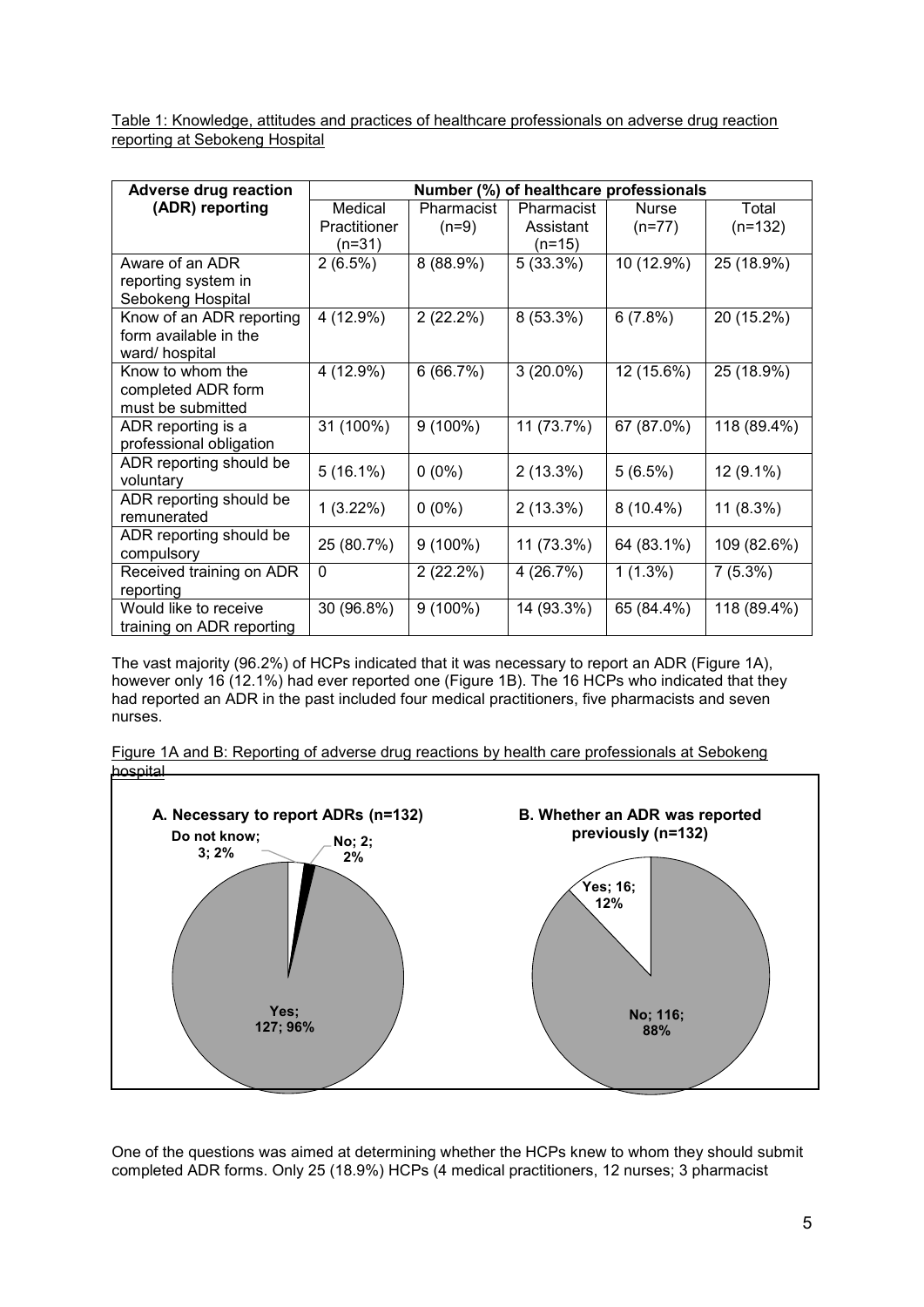assistants; 6 pharmacists) knew that ADR reports should be sent to the pharmacy within the hospital. Other factors associated with under-reporting of ADRs are shown in Figure 2. They included a lack of time to look for ADRs in the ward (37.1%) as well as a lack of time to complete a report (37.1%), the 'report may be wrong' (34.1%) and 'do not know if anything will be done with the data' (32.6%). More than half (54.5%) of the HCPs indicated that they did not know how, where or when to report an ADR.





Other questions probed HCPs' perceptions about ADRs and spontaneous ADR reporting. Types of ADRs that might elicit reporting by HCPs are presented in Figure 3. Adverse reactions to a new medicine (91.7%) and a serious adverse event to a particular medicine (90.9%) were the ADRs that most needed to be reported.

Figure 3: Types of adverse drug reactions that elicited reports from healthcare professionals at Sebokeng Hospital (n=132)



The majority of HCPs (89.4%) felt that ADR reporting is a professional obligation. In terms of whose professional responsibility it is to report an ADR, 85.6% felt it was the responsibility of a medical practitioner and a nurse to report ADRs, while 72.0% felt it was the responsibility of a pharmacist (see Figure 4).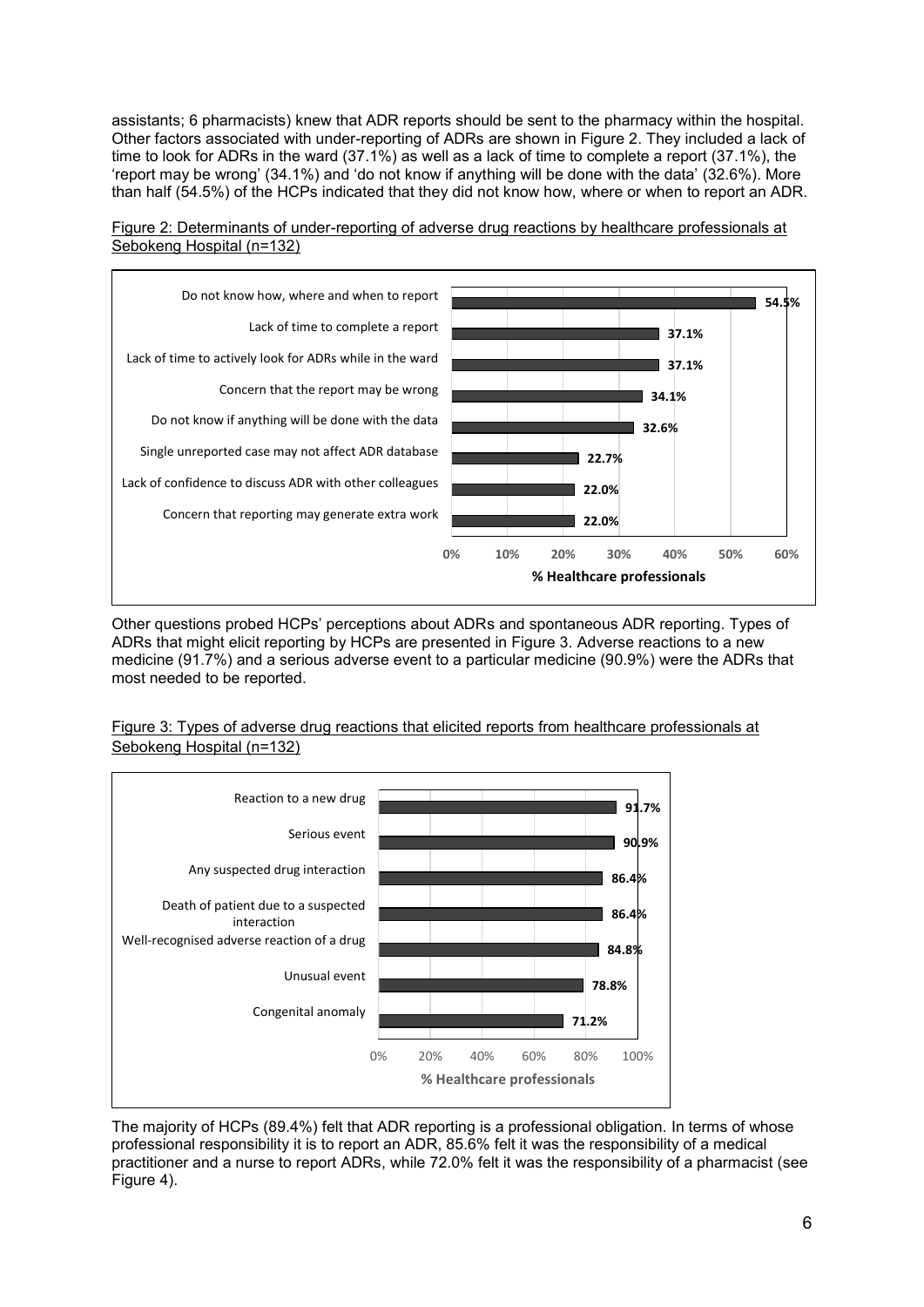



Figure 5 shows HCPs' perceptions about whether adverse events related to specific categories of medicines and devices must be reported. The majority believed that it was mandatory to report adverse events due to vaccines (95.0%) and blood products (91.0%).





# **4. Discussion**

There appeared to be serious under-reporting of ADRs within Sebokeng hospital with only six ADRs reported between January 2014 and May 2015. According to an ADR database kept for the 34 public sector hospitals in the Gauteng Province, only 41 ADRs were reported by the hospital between 2012 and March 2017 (32). Only 44% of the 34 hospitals in the province reported any ADRs with the number of ADR reports submitted, ranging from one to 123 for the 5-year period. Only two hospitals reported more ADRs than Sebokeng hospital (secondary level of care) with 123 and 59 ADR reports respectively submitted for the 5-year period by a tertiary and central academic hospital. These figures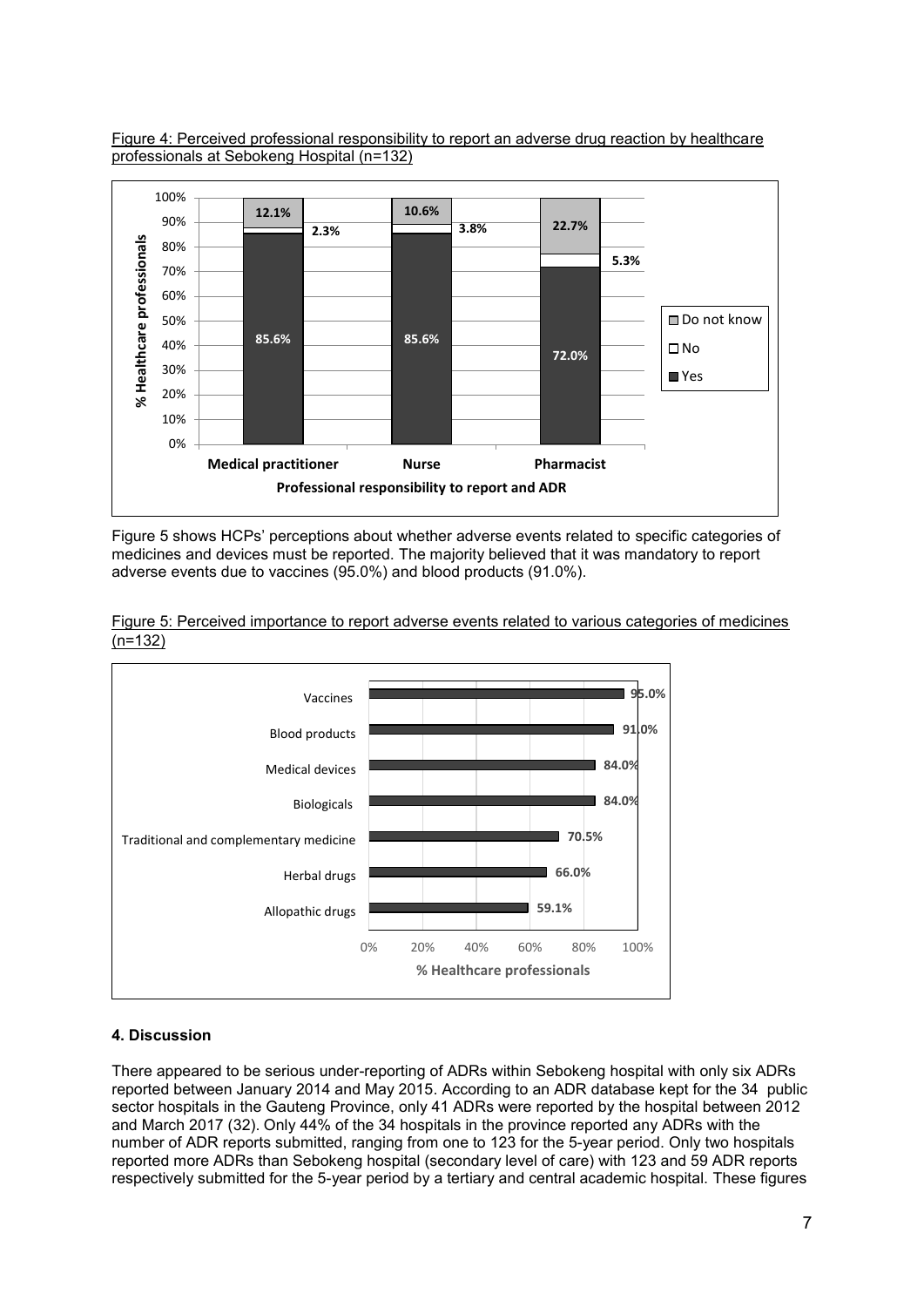suggested that the number of reports submitted is not associated with the size of the hospital, nor the level of care provided; for example, 11, 22 and 59 reports were submitted by the three largest central academic hospitals, while most ADRs were reported by a tertiary level hospital (32). Similar to other studies, these figures are showing serious under-reporting (12, 19, 21, 22).

Comparable to other studies (4, 20, 44, 45), low reporting rates may be due to the fact that the majority of HCPs in the hospital (81.1%) were not aware of the existing ADR reporting and monitoring systems as well as the process for reporting. In addition, most of them (94.7%) had not been trained in ADR reporting (Table 1). The fact that a higher percentage of pharmacists than other HCPs were aware of the system may be related to pharmacists' education about drug safety and the fact that ADR report forms were required to be channelled to and through the pharmacy. In addition, more pharmacists than other HCPs had been trained in ADR reporting (Table 1). This lack of training and awareness of reporting ADRs may have been behind the fact that very few HCPs had ever reported an ADR (12.1%) as found in our study, despite the high number (96.2%) knowing it was necessary to report these when they occur (Figure 1). This figure is lower than the 22.8% of respondents in a hospital of Madhya Pradesh, in India (46), and may reflect the high number of HCPs in our study (89.4%) requesting training in ADR reporting (Table 1).

This lack of knowledge is reflected by the high percentage of HCPs stating they did not know how, when and where to report ADRs as well as lacked confidence in their reporting (Figure 2). This was despite, as mentioned, the overwhelming number of the HCPs feeling that ADR reporting was necessary and that it is a professional obligation (89.4%). This is seen as particularly important for ADRs to new medicines and a serious adverse event to particular medicines (Figure 3), with the responsibility of reporting ADRs up to all HCPs, particularly medical practitioners and nurses (Figure 4).

In addition to not knowing how, where and when to report ADRs, the lack of time to complete an ADR report as well as actively look for ADRs while on the ward, coupled with concerns that the report may be wrong, were principal reasons for not completing one (Figure 2). These results differ from an Australian study where the most frequently stated barrier to reporting ADRs among medical practitioners and nurses was the lack of feedback (47). Encouragingly, only a limited number of HCPs (22.0%) were concerned that reporting may generate extra work. Although there are a number of studies that assess causes of under-reporting ADRs (4, 20, 40, 41, 44, 48-50), only a few have fully evaluated barriers in hospitals. We believe this is important, given the potential impact of ADRs in hospitals on morbidity, mortality and costs. Through baseline assessments and training undertaken in our hospital, a number of factors were identified as contributing to the poor culture of ADR reporting among HCPs. These included: unavailability of ADR forms in consulting; lack of awareness of the importance of ADR reporting; poor feedback of what happens after HCWs complete ADR forms; and lack of awareness of what to report.

In this study, there was a general perception that ADR reporting is mostly for blood products and vaccines (Figure 5). The finding that only 59.1% of respondents identified allopathic drugs, i.e. the mainstream Western medicines, as requiring reporting is a concern (Figure 5). It implies that reporting of ADRs to common therapeutic medicines is currently not seen as important, except in the case of new medicines. Only one study was found where reporting all ADRs was regarded as more important than reporting only serious and unexpected reactions (51). Consequently, there appears to be a lack of awareness that well-recognised ADRs, when an ADR is suspected, even those not known to the drug or even suspected drug interactions, and related morbidity and mortality, require equal vigilance and prompt reporting to meet international, national and regional requirements, for marketed medicines (27, 28, 31, 52). This matter needs to be addressed.

Encouragingly, while some HCPs felt that ADR reporting should be voluntary (9.1%) and remunerated (8.3%), the majority (82.6%) felt that it should be made compulsory (Table 1), which is a standards requirement for quality service delivery in South Africa (23,33).

To improve spontaneous reporting rates, 89.4% of our respondents indicated that they would like to receive appropriate training (Table 2). HCPs also need to be familiarised with the PV system in hospitals and trained in using it. This objective could be achieved through in-house meetings and training sessions. Appropriate training has been shown to improve HCPs reporting of ADRs in other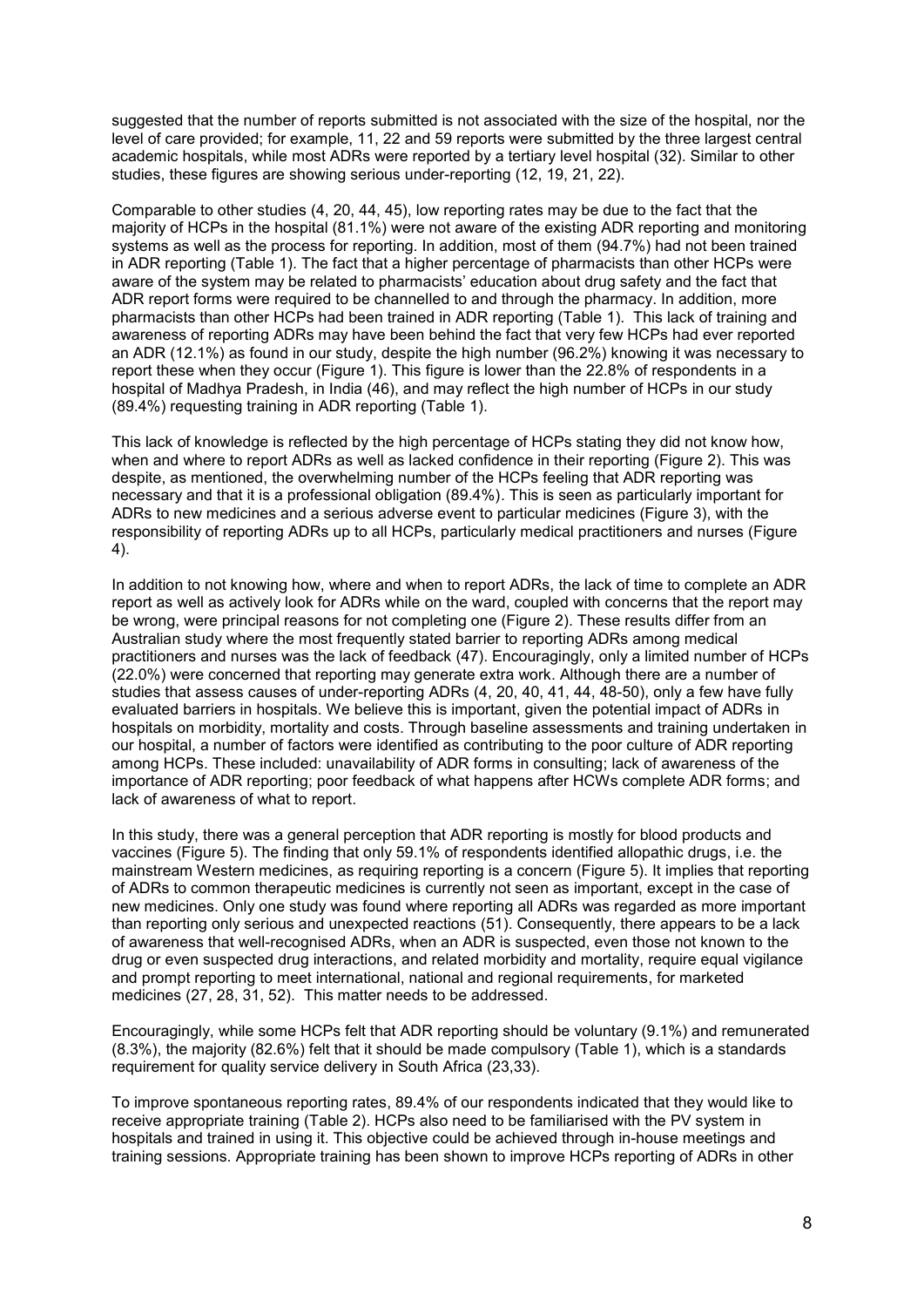countries (19, 40, 41, 53, 54), with hospital pharmacists potentially playing a key role in improving reporting rates (42).

We are now planning continuing education of HCPs about PV in our hospital through oral presentations, verbal reminders, increasing the accessibility of ADR report forms, and increased attendance of pharmacists in the wards, similar to methods described in other studies (47). The impact of these interventions will be measured to guide future activities in this and other public hospitals in South Africa.

We are aware that the major limitation of this study is that it was carried out in only one public sector hospital in South Africa. We believe though other public sector hospitals in South Africa will show similar findings and are undertaking similar research in other hospitals, as well as undertaking educational activities in this hospital, to try to address the appreciable under-reporting of ADRs in South Africa and the consequences among public sector hospitals in South Africa.

## **5. Conclusion**

This study provides insight into various reasons for extensive under-reporting of ADRs among public sector hospitals in South Africa building on previous research, highlighting the lack of knowledge and awareness among HCPs about PV and ADR reporting systems. Principal reasons for under-reporting included HCPs did not know how to report, where to report and when to report ADRs. The fact that most HCPs admitted that they had not previously received training on ADR reporting indicates that providing training would be useful to address current concerns. There are ongoing activities in our hospital to address critical under-reporting of ADRs and to use the findings to guide future activities in this and other public sector hospitals in South Africa.

We hope our findings and activities will also be of interest to other public hospitals in Africa and other countries with similar situations to South Africa to help improve ADR reporting in general, and with it reduce associated morbidity, mortality and costs.

## **Key points and what this study adds**

- ADRs are important causes of mortality and morbidity in both hospitalised and ambulatory patients adding to costs; however, they continue to be under-reported across all countries including South Africa. This is important as an appreciable number of ADRs can be prevented
- Under-reporting of ADRs frustrates efforts to identify, evaluate and prevent unusual, serious, hazardous and novel ADRs, and thus under-estimates their burden in populations
- The lack of knowledge about ADR reporting amongst HCPs in South Africa and across countries remains a problem, adding to the extent of under-reporting including South Africa where reports remain low
- Training on PV should be continuous among HCPs across sectors to identify potential ADRs and deal with them to improve future care
- The importance of PV has not been emphasized enough in the training of HCPs across countries, which needs to be addressed. This includes raising the importance of reporting ADRs which is sub-optimal even in countries where such reporting is mandatory
- Barriers to ADR reporting should be identified and reduced through activities such as education, monitoring and feedback
- Staff shortage remain a barrier because if there are not enough staff, there will not be enough time to complete the forms. This needs to be addressed since recognising and reporting ADRs will reduce mortality and costs in the long term saving, with beds available to treat other patients

## **Authors' contributions**

AT, JCM and RSS developed the concept and designed the study. AT and BBG conducted the literature review. AT collected and analysed the data, which was supervised by JCM and RSS. All authors interpreted the data and AT drafted the manuscript. All authors participated in the critical review of subsequent versions of the manuscript and contributed significantly to its contents and to the management of the manuscript.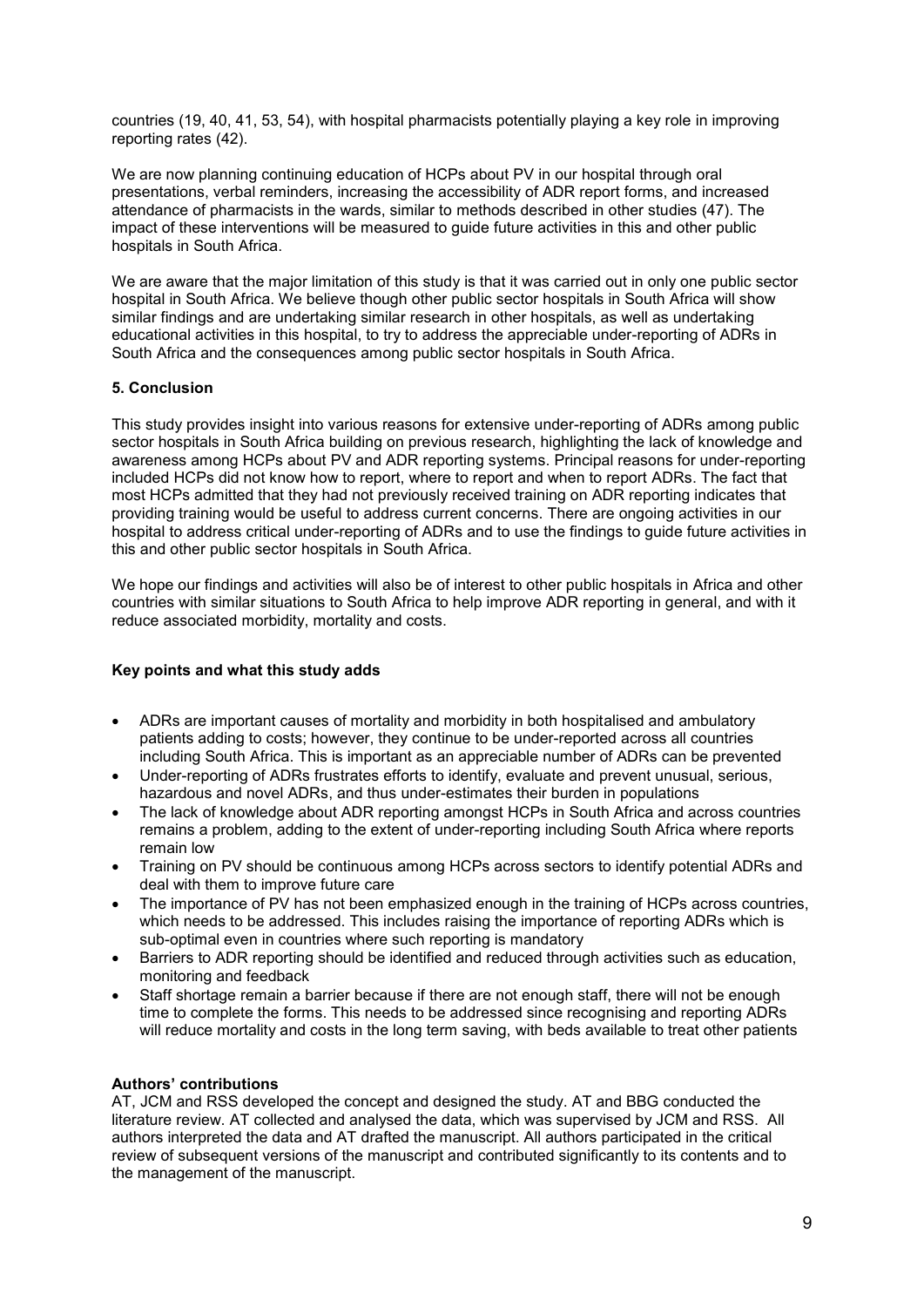# **Funding**

This study was not funded.

## **Declaration of Interests**

The authors have no relevant affiliations or financial involvement with any organization or entity with a financial interest in or financial conflict with the subject matter or materials discussed in the manuscript. This includes employment, consultancies, honoraria, stock ownership or options, expert testimony, grants or patents received or pending, or royalties.

#### **Acknowledgements**

All the healthcare professionals who participated in the study are gratefully acknowledged.

## **References**

1. Mehta UC. Pharmacovigilance: the devastating consequences of not thinking about adverse drug reactions. The burden of adverse drug reactions (ADRs) on patient care has been found to be high globally and is particularly high in South Africa. . CME. 2011;29(6):247-51.

2. Rehan HS, Chopra D, Kakkar AK. Physician's guide to pharmacovigilance: terminology and causality assessment. European journal of internal medicine. 2009;20(1):3-8.

3. Vessal G, Mardani Z, Mollai M. Knowledge, attitudes, and perceptions of pharmacists to adverse drug reaction reporting in Iran. Pharmacy world & science. 2009;31(2):183-7.

4. Shamim S, Sharib SM, Malhi SM, Muntaha S-u, Raza H, Ata S, et al. Adverse drug reactions (ADRS) reporting: awareness and reasons of under-reporting among health care professionals, a challenge for pharmacists. SpringerPlus. 2016;5(1):1778.

5. Mouton JP, Mehta U, Parrish AG, Wilson DPK, Stewart A, Njuguna CW, et al. Mortality from adverse drug reactions in adult medical inpatients at four hospitals in South Africa: a cross-sectional survey. British journal of clinical pharmacology. 2015;80(4):818-26.

6. Wiktorowicz M, Lexchin J, Moscou K. Pharmacovigilance in Europe and North America: divergent approaches. Soc Sci Med. 2012;75(1):165-70.

7. Kiguba R, Karamagi C, Bird SM. Incidence, risk factors and risk prediction of hospitalacquired suspected adverse drug reactions: a prospective cohort of Ugandan inpatients. BMJ open. 2017;7(1):e010568.

8. Jemal A, Ward E, Hao Y, Thun M. Trends in the leading causes of death in the United States, 1970-2002. JAMA. 2005;294(10):1255-9.

9. Lazarou J, Pomeranz BH, Corey PN. Incidence of adverse drug reactions in hospitalized patients: a meta-analysis of prospective studies. JAMA. 1998;279(15):1200-5.

10. Pirmohamed M, James S, Meakin S, Green C, Scott AK, Walley TJ, et al. Adverse drug reactions as cause of admission to hospital: prospective analysis of 18 820 patients. BMJ : British Medical Journal. 2004;329(7456):15-9.

11. Brvar M, Fokter N, Bunc M, Mozina M. The frequency of adverse drug reaction related admissions according to method of detection, admission urgency and medical department specialty. BMC Clinical Pharmacology. 2009;9:8-.

12. Tumwikirize WA, Ogwal-Okeng JW, Vernby A, Anokbonggo WW, Gustafsson LL, Lundborg SC. Adverse drug reactions in patients admitted on Internal Medicine wards in a district and Regional Hospital in Uganda. African Health Sciences. 2011;11(1):72-8.

13. Godman B, Finlayson AE, Cheema PK, Zebedin-Brandl E, Gutierrez-Ibarluzea I, Jones J, et al. Personalizing health care: feasibility and future implications. BMC medicine. 2013;11:179.

14. Wu T-Y, Jen M-H, Bottle A, Molokhia M, Aylin P, Bell D, et al. Ten-year trends in hospital admissions for adverse drug reactions in England 1999–2009. Journal of the Royal Society of Medicine. 2010;103(6):239-50.

15. Veeren JC, Weiss M. Trends in emergency hospital admissions in England due to adverse drug reactions: 2008–2015. J Pharm Health Serv Res. 2017;8:5-11.

16. Davies EC, Green CF, Taylor S, Williamson PR, Mottram DR, Pirmohamed M. Adverse Drug Reactions in Hospital In-Patients: A Prospective Analysis of 3695 Patient-Episodes. PloS one. 2009;4(2):e4439.

17. Mehta U, Durrheim DN, Blockman M, Kredo T, Gounden R, Barnes KI. Adverse drug reactions in adult medical inpatients in a South African hospital serving a community with a high HIV/AIDS prevalence: prospective observational study. British journal of clinical pharmacology. 2008;65(3):396-406.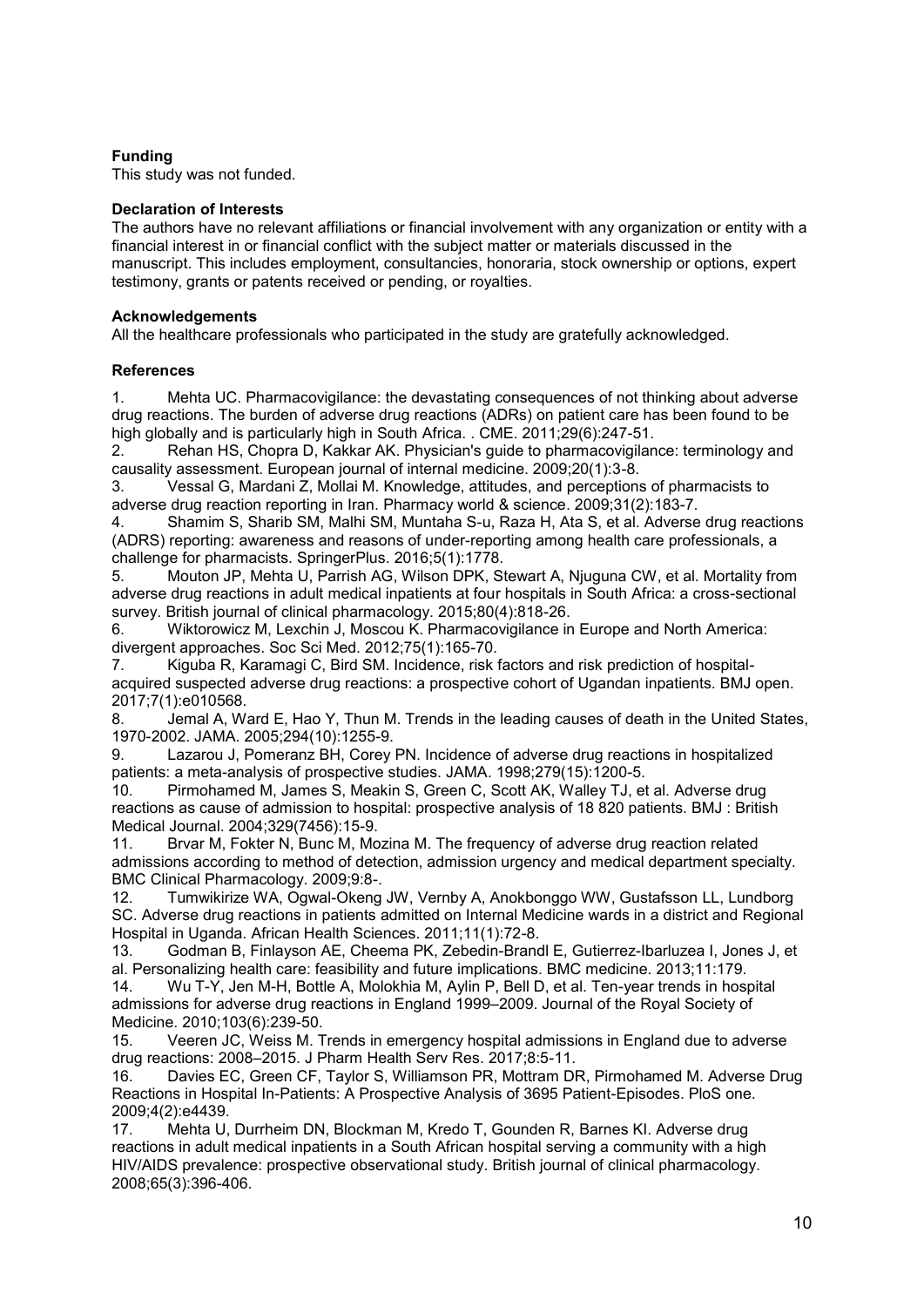18. Kiguba R, Waako P, Ndagije HB, Karamagi C. Medication Error Disclosure and Attitudes to Reporting by Healthcare Professionals in a Sub-Saharan African Setting: A Survey in Uganda. Drugs - Real World Outcomes. 2015;2(3):273-87.

19. Lopez-Gonzalez E, Herdeiro MT, Pineiro-Lamas M, Figueiras A. Effect of an educational intervention to improve adverse drug reaction reporting in physicians: a cluster randomized controlled trial. Drug Saf. 2015;38(2):189-96.

20. Lopez-Gonzalez E, Herdeiro MT, Figueiras A. Determinants of under-reporting of adverse drug reactions: a systematic review. Drug Saf. 2009;32(1):19-31.

21. Hazell L, Shakir SA. Under-reporting of adverse drug reactions : a systematic review. Drug Saf. 2006;29(5):385-96.

22. Sabblah GT, Akweongo P, Darko D, Dodoo ANO, Sulley AM. Adverse Drug Reaction Reporting by Doctors in a Developing Country: A Case Study from Ghana. Ghana Medical Journal. 2014;48(4):189-93.

23. Suleman F. Pharmacovigilance – who is responsible and why should we care? SA Pharmaceutical Journal. 2010;October 2010:56-8.

24. Mouton JP, Njuguna C, Kramer N, Stewart A, Mehta U, Blockman M, et al. Adverse Drug Reactions Causing Admission to Medical Wards: A Cross-Sectional Survey at 4 Hospitals in South Africa. Medicine. 2016;95(19):e3437.

25. Ribeiro-Vaz I, Santos C, da Costa-Pereira A, Cruz-Correia R. Promoting spontaneous adverse drug reaction reporting in hospitals using a hyperlink to the online reporting form: an ecological study in Portugal. Drug Saf. 2012;35(5):387-94.

26. Birbal S, Dheda M, Ojewole E, Oosthuizen F. Adverse drug reactions associated with antiretroviral therapy in South Africa. AJAR. 2016;15(3):243-8.

27. UMC. Uppsala Monitoring Centre. ANNUAL REPORT July 2015 - June 2016. Available at URL: [https://www.who-umc.org/media/3081/umc-annual-report-final-version\\_small.pdf](https://www.who-umc.org/media/3081/umc-annual-report-final-version_small.pdf) [

28. Ampadu HH, Hoekman J, de Bruin ML, Pal SN, Olsson S, Sartori D, et al. Adverse Drug Reaction Reporting in Africa and a Comparison of Individual Case Safety Report Characteristics Between Africa and the Rest of the World: Analyses of Spontaneous Reports in VigiBase®. Drug Safety. 2016;39(4):335-45.

29. Malladi P. A Study Of Adverse Drug Reactions Reported To The Adverse Drug Reaction Monitoring Centre At A Tertiary Care Teaching Hospital, Kuppam. World Journal of Pharmacy and Pharmaceutical Sciences. 2016;5(10):804 - 12.

30. MCC. Medicines Control Council South Africa. Available at URL: <http://www.mccza.com/about/>

31. MCC. Medicines Control Council and National Department of Health. Reporting Adverse Drug Reactions in South Africa. Available at URL: [http://docplayer.net/37893933-Medicines-control](http://docplayer.net/37893933-Medicines-control-council.html)[council.html](http://docplayer.net/37893933-Medicines-control-council.html) 

32. Gauteng Province. GAUTENG PHARMACOVIGILANCE BULLETIN. April 2017. Available at URL: file:///C:/Users/mail/Downloads/PV%20Bulletin%2020%20April.pdf

33. NDOH. South African National Department of Health. Government Gazette, 4 January 2017. Norms and Standards Regulations Applicable to Different Categories of Health

EstablishmentsAvailable at URL: [http://www.samed.org.za/Filemanager/userfiles/national-health-act-](http://www.samed.org.za/Filemanager/userfiles/national-health-act-61-2003-norms-and-standards-regulations-applicable-to-different-categories-of-health-establishments_20170104-GGN-40539-00010.pdf)[61-2003-norms-and-standards-regulations-applicable-to-different-categories-of-health](http://www.samed.org.za/Filemanager/userfiles/national-health-act-61-2003-norms-and-standards-regulations-applicable-to-different-categories-of-health-establishments_20170104-GGN-40539-00010.pdf)[establishments\\_20170104-GGN-40539-00010.pdf](http://www.samed.org.za/Filemanager/userfiles/national-health-act-61-2003-norms-and-standards-regulations-applicable-to-different-categories-of-health-establishments_20170104-GGN-40539-00010.pdf) 

34. NDOH. National Core Standards for Health Establishments in South Africa. National Department of Health 2011. Availale at URL: [http://www.rhap.org.za/wp](http://www.rhap.org.za/wp-content/uploads/2014/05/National-Core-Standards-2011-1.pdf)[content/uploads/2014/05/National-Core-Standards-2011-1.pdf](http://www.rhap.org.za/wp-content/uploads/2014/05/National-Core-Standards-2011-1.pdf) 

35. Ruud KW, Srinivas SC, Toverud EL. Addressing gaps in pharmacovigilance practices in the antiretroviral therapy program in the Eastern Cape Province, South Africa. Research in social & administrative pharmacy. 2010;6(4):345-53.

36. Maigetter K, Pollock AM, Kadam A, Ward K, Weiss MG. Pharmacovigilance in India, Uganda and South Africa with reference to WHO's minimum requirements. International journal of health policy and management. 2015;4(5):295-305.

37. Joubert MC, Naidoo P. Knowledge, perceptions and practices of pharmacovigilance amongst community and hospital pharmacists in a selected district of North West Province, South Africa. Health SA Gesondheid. 2016;21:238-44.

38. Nlooto M, Sartorius B. Differences in awareness and practice about adverse event reporting among doctors, nurses, pharmacists and post-basic pharmacist assistants in HIV clinical practice in the eThekwini Metropolitan Health district, South Africa. Botswana Journal of African Studies Vol 28, No 1, 2014. 2014;1:1-15.